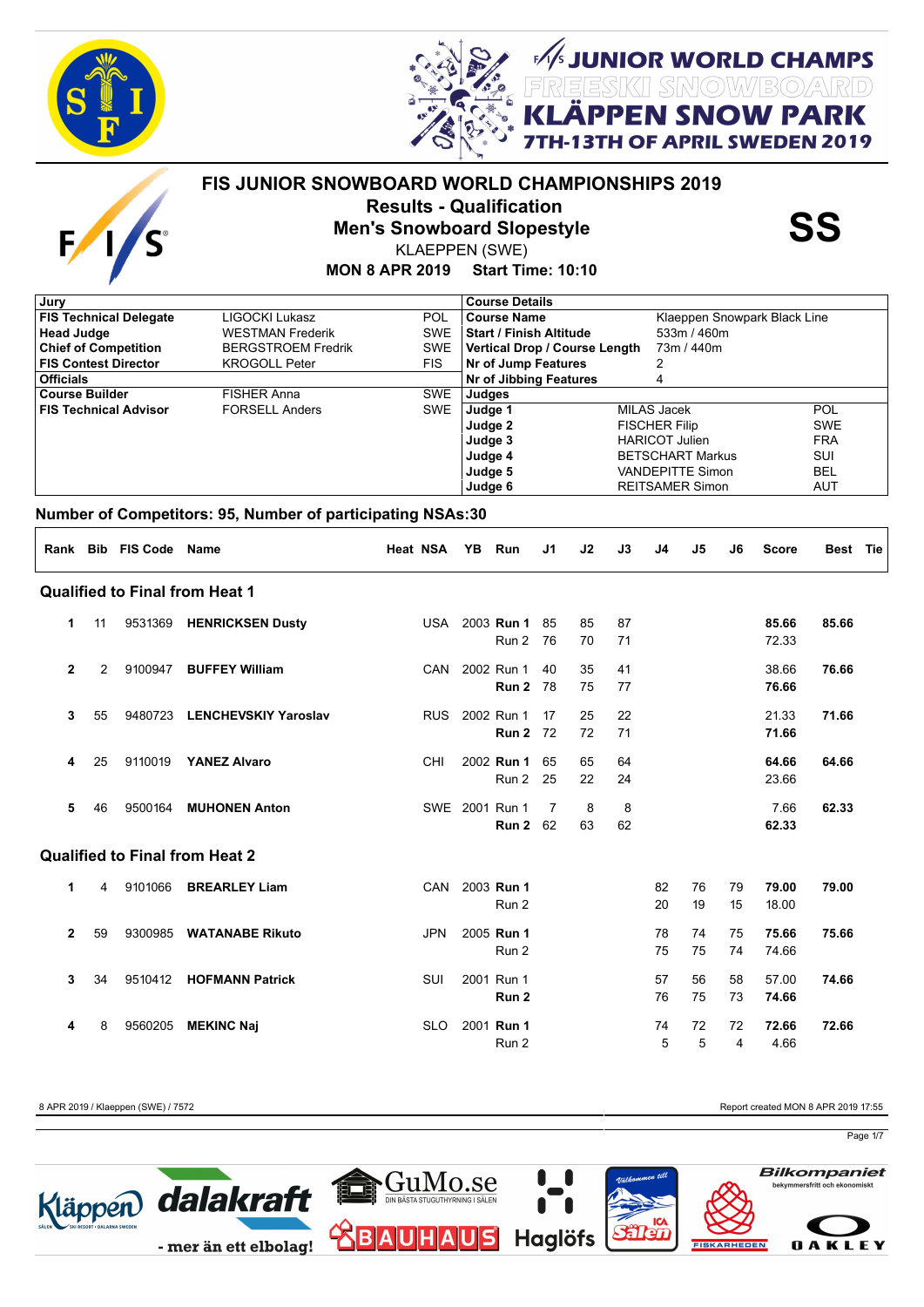



**JUNIOR WORLD CHAMPS<br>EESKII SMOW/BO/ARD<br># DDLLL ALLOULL DADIE SNOW PARK** OF APRIL SWEDEN 2019

# **FIS JUNIOR SNOWBOARD WORLD CHAMPIONSHIPS 2019 Results - Qualification<br>Men's Snowboard Slopestyle SS**<br>KLAEPPEN (SWE) KLAEPPEN (SWE)

**MON 8 APR 2019 Start Time: 10:10**

#### **Number of Competitors: 95, Number of participating NSAs:30**  $\Gamma$

|                      |     | Rank Bib FIS Code Name |                                       | <b>Heat NSA</b>    | YB             | Run                            | J1       | J2       | J3       | J4       | J5       | J6       | <b>Score</b>   | Best Tie |   |
|----------------------|-----|------------------------|---------------------------------------|--------------------|----------------|--------------------------------|----------|----------|----------|----------|----------|----------|----------------|----------|---|
| 5                    | 21  | 9100861                | <b>MASSITTI Mateo</b>                 | CAN                |                | 2001 Run 1<br>Run <sub>2</sub> |          |          |          | 62<br>73 | 63<br>71 | 60<br>71 | 61.66<br>71.66 | 71.66    |   |
|                      |     |                        | <b>Qualified to Final from Heat 3</b> |                    |                |                                |          |          |          |          |          |          |                |          |   |
| 1                    | 18  |                        | 9300841 OHASHI Rikuto                 | <b>JPN</b>         |                | 2001 Run 1<br>Run 2            | 82<br>89 | 80<br>85 | 80<br>89 |          |          |          | 80.66<br>87.66 | 87.66    |   |
| $\mathbf{2}$         | 104 |                        | 9220090 ADAMS Gabriel                 |                    |                | GBR 2003 Run 1<br>Run 2        | 69<br>91 | 65<br>83 | 65<br>85 |          |          |          | 66.33<br>86.33 | 86.33    |   |
| 3                    | 47  |                        | 9050276 FRISCHHUT Lukas               | <b>AUT</b>         |                | 2003 <b>Run 1</b><br>Run 2     | 75<br>35 | 75<br>37 | 75<br>35 |          |          |          | 75.00<br>35.66 | 75.00    |   |
| 4                    | 35  |                        | 9200161 BREU Moritz                   |                    |                | GER 2003 Run 1<br>Run 2        | 56<br>72 | 55<br>70 | 57<br>70 |          |          |          | 56.00<br>70.66 | 70.66    |   |
| 5                    | 65  |                        | 9420165 VIK Sebastian                 |                    |                | NOR 2002 Run 1<br>Run 2        | 59<br>69 | 57<br>68 | 60<br>68 |          |          |          | 58.66<br>68.33 | 68.33    |   |
|                      |     |                        | <b>Qualified to Final from Heat 4</b> |                    |                |                                |          |          |          |          |          |          |                |          |   |
| 1                    | 3   |                        | 9531350 CANTER Jake                   | USA                |                | 2003 Run 1<br>Run 2            |          |          |          | 88<br>85 | 87<br>82 | 86<br>80 | 87.00<br>82.33 | 87.00    | Q |
| $\overline{2}$       | 6   |                        | 9200131 <b>VICKTOR Noah</b>           |                    | GER 2001 Run 1 | Run 2                          |          |          |          | 84<br>86 | 83<br>84 | 83<br>85 | 83.33<br>85.00 | 85.00    | Q |
| 3                    | 44  |                        | 9531301 ATNO Alex                     |                    |                | USA 2001 Run 1<br>Run 2        |          |          |          | 80<br>81 | 80<br>81 | 80<br>81 | 80.00<br>81.00 | 81.00    | Q |
| 4                    | 89  |                        | 9420171 GROTERUD Magnus               |                    |                | NOR 2001 Run 1<br>Run 2        |          |          |          | 76<br>25 | 76<br>23 | 75<br>23 | 75.66<br>23.66 | 75.66    | Q |
| 5                    | 9   |                        | 9700047 JAROS Samuel                  | <b>SVK</b>         |                | 2001 Run 1<br>Run 2            |          |          |          | 22<br>74 | 20<br>74 | 18<br>72 | 20.00<br>73.33 | 73.33    | Q |
| <b>Not Qualified</b> |     |                        |                                       |                    |                |                                |          |          |          |          |          |          |                |          |   |
| 21                   | 43  |                        | 9290402 FRAMARIN Leo                  | H4 ITA             |                | 2001 Run 1<br>Run 2            |          |          |          | 72<br>34 | 72<br>29 | 69<br>27 | 71.00<br>30.00 | 71.00    |   |
| 22                   | 49  | 9180186                | <b>KAUTONEN Valtteri</b>              | H <sub>2</sub> FIN |                | 2002 Run 1<br>Run 2            |          |          |          | 20<br>72 | 14<br>71 | 15<br>69 | 16.33<br>70.66 | 70.66    |   |

8 APR 2019 / Klaeppen (SWE) / 7572 **Report created MON 8 APR 2019 17:55** 

Page 2/7







**OAKLEY** 

**Bilkompaniet**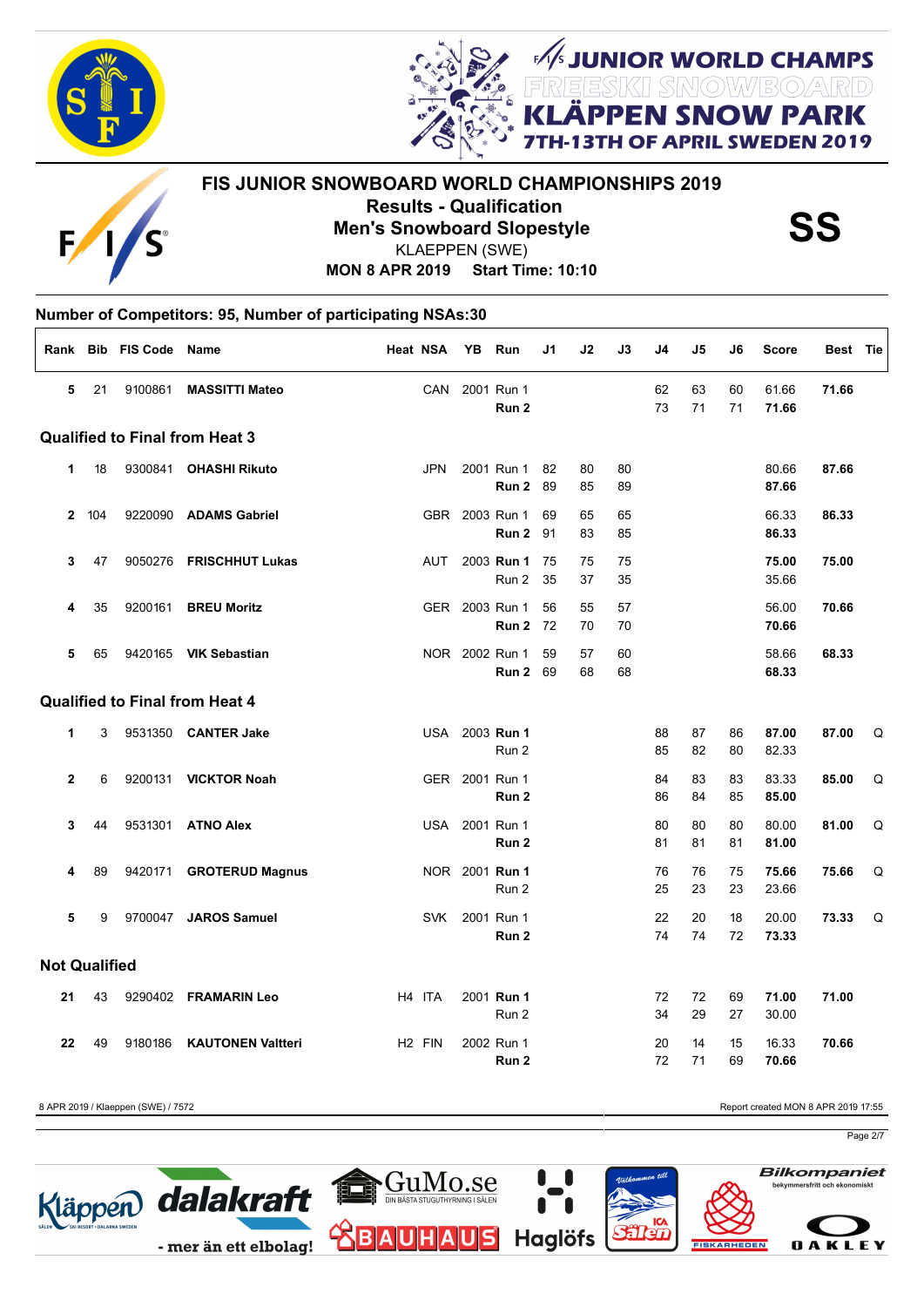

Г



**FIS JUNIOR SNOWBOARD WORLD CHAMPIONSHIPS 2019 Results - Qualification<br>Men's Snowboard Slopestyle SS**<br>KLAEPPEN (SWE) KLAEPPEN (SWE)

FUNIOR WORLD CHAMPS

**I SNOW PARK** 

OF APRIL SWEDEN 2019

**MON 8 APR 2019 Start Time: 10:10**

### **Number of Competitors: 95, Number of participating NSAs:30**

| Rank |     | <b>Bib FIS Code</b> | Name                       | <b>Heat NSA</b>    | <b>YB</b> | Run                           | J1                   | J2       | J3                   | J4       | J5       | J6                   | <b>Score</b>   | Best Tie |
|------|-----|---------------------|----------------------------|--------------------|-----------|-------------------------------|----------------------|----------|----------------------|----------|----------|----------------------|----------------|----------|
| 23   | 94  | 9531311             | <b>HEALY Will</b>          | H2 USA             |           | 2002 Run 1<br>Run 2           |                      |          |                      | 34<br>71 | 35<br>70 | 30<br>70             | 33.00<br>70.33 | 70.33    |
| 24   | 16  | 9101051             | <b>GILL Liam</b>           | H4 CAN             |           | 2003 Run 1<br>Run 2           |                      |          |                      | 16<br>70 | 15<br>70 | 15<br>67             | 15.33<br>69.00 | 69.00    |
| 25   | 53  |                     | 9060016 de SLOOVER Jules   | H <sub>2</sub> BEL |           | 2002 Run 1<br>Run 2           |                      |          |                      | 68<br>15 | 68<br>16 | 68<br>12             | 68.00<br>14.33 | 68.00    |
| 26   | 66  |                     | 9400080 FOY Rakim          | H4 NED             |           | 2002 Run 1<br>Run 2           |                      |          |                      | 68<br>31 | 68<br>33 | 65<br>32             | 67.00<br>32.00 | 67.00    |
| 27   | 101 |                     | 9190470 OLIVER Lenny       | H <sub>3</sub> FRA |           | 2002 Run 1<br><b>Run 2 68</b> | 26                   | 24<br>66 | 24<br>65             |          |          |                      | 24.66<br>66.33 | 66.33    |
| 28   | 90  | 9420169             | <b>ROHRT Odin</b>          |                    |           | H4 NOR 2004 Run 1<br>Run 2    |                      |          |                      | 65<br>16 | 65<br>8  | 64<br>$\overline{7}$ | 64.66<br>10.33 | 64.66    |
| 29   | 13  |                     | 9510443 PUENTER Nick       | H <sub>3</sub> SUI |           | 2002 Run 1<br>Run 2           | 10<br>66             | 10<br>63 | 12<br>64             |          |          |                      | 10.66<br>64.33 | 64.33    |
| 30   | 7   |                     | 9400067 WOLF Casper        | H3 NED             |           | 2001 Run 1<br><b>Run 2 65</b> | 6                    | 8<br>62  | $\overline{7}$<br>63 |          |          |                      | 7.00<br>63.33  | 63.33    |
| 31   | 45  |                     | 9531271 FITZGERALD TJ      | H3 USA             |           | 2001 <b>Run 1</b><br>Run 2    | 63<br>$\overline{7}$ | 60<br>2  | 63<br>8              |          |          |                      | 62.00<br>5.66  | 62.00    |
| 31   | 58  |                     | 9040298 PARKINSON Jesse    | H <sub>4</sub> AUS |           | 2005 Run 1<br>Run 2           |                      |          |                      | 61<br>11 | 63<br>13 | 62<br>14             | 62.00<br>12.66 | 62.00    |
| 33   | 15  | 9300911             | <b>KAWAKAMI Aoto</b>       | H1 JPN             |           | 2004 Run 1<br>Run 2           | 60<br>12             | 60<br>13 | 60<br>14             |          |          |                      | 60.00<br>13.00 | 60.00    |
| 34   | 39  |                     | 9250012 VILHELMSSON Baldur | H1 ISL             |           | 2002 Run 1<br>Run 2           | 56<br>28             | 55<br>27 | 63<br>27             |          |          |                      | 58.00<br>27.33 | 58.00    |
| 35   | 60  |                     | 9480695 ABOZOVIK Nikita    | H <sub>1</sub> RUS |           | 2003 Run 1<br>Run 2           | 35<br>54             | 32<br>54 | 37<br>58             |          |          |                      | 34.66<br>55.33 | 55.33    |
| 36   | 64  |                     | 9060023 van HOEIJ Dylan    | H <sub>2</sub> BEL |           | 2003 Run 1<br>Run 2           |                      |          |                      | 54<br>11 | 54<br>18 | 55<br>18             | 54.33<br>15.66 | 54.33    |
| 37   | 61  |                     | 9480755 TARAKANOV Igor     | H <sub>3</sub> RUS |           | 2003 Run 1<br>Run 2           | 53<br>16             | 53<br>21 | 55<br>21             |          |          |                      | 53.66<br>19.33 | 53.66    |

8 APR 2019 / Klaeppen (SWE) / 7572 **Report created MON 8 APR 2019 17:55** 

Page 3/7

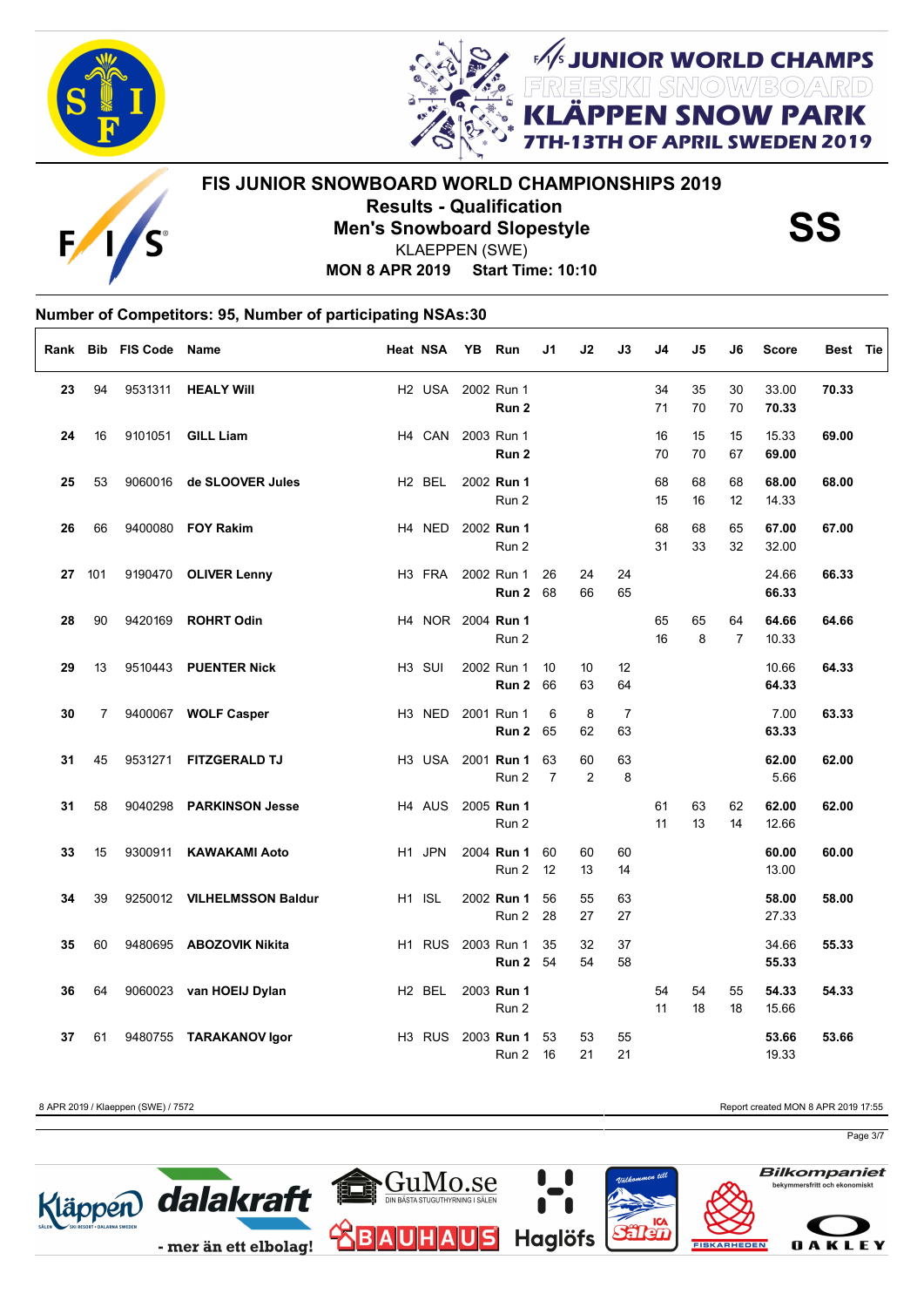

Г



**FIS JUNIOR SNOWBOARD WORLD CHAMPIONSHIPS 2019 Results - Qualification<br>Men's Snowboard Slopestyle SS**<br>KLAEPPEN (SWE) KLAEPPEN (SWE)

FUNIOR WORLD CHAMPS

**I SNOW PARK** 

OF APRIL SWEDEN 2019

**MON 8 APR 2019 Start Time: 10:10**

### **Number of Competitors: 95, Number of participating NSAs:30**

| Rank |     | Bib FIS Code Name |                            | <b>Heat NSA</b>                | <b>YB</b> | Run                                    | J1       | J2                   | J3       | J4       | J5       | J6       | <b>Score</b>   | Best Tie |
|------|-----|-------------------|----------------------------|--------------------------------|-----------|----------------------------------------|----------|----------------------|----------|----------|----------|----------|----------------|----------|
| 38   | 93  |                   | 9500170 HED Olle           | H2 SWE 2002 Run 1              |           | Run 2                                  |          |                      |          | 17<br>53 | 17<br>55 | 16<br>51 | 16.66<br>53.00 | 53.00    |
| 39   | 12  |                   | 9030146 FASOLA Manuel      |                                |           | H4 ARG 2002 Run 1<br>Run 2             |          |                      |          | 51<br>23 | 52<br>23 | 55<br>24 | 52.66<br>23.33 | 52.66    |
| 40   | 84  | 9180193           | <b>KERVINEN Nooa</b>       | H1 FIN                         |           | 2001 Run 1<br>Run 2                    | 46<br>52 | 45<br>51             | 46<br>53 |          |          |          | 45.66<br>52.00 | 52.00    |
| 41   | 22  |                   | 1783066 MORAUSKAS Motiejus | H2 LTU                         |           | 2002 Run 1<br>Run 2                    |          |                      |          | 52<br>9  | 50<br>8  | 53<br>10 | 51.66<br>9.00  | 51.66    |
| 42   | 56  |                   | 9200181 HUBER Niklas       |                                |           | H2 GER 2004 Run 1<br>Run 2             |          |                      |          | 31<br>50 | 36<br>53 | 35<br>50 | 34.00<br>51.00 | 51.00    |
| 43   | 67  | 9150165           | <b>HRSTKA Ladislav</b>     | H <sub>3</sub> C <sub>ZE</sub> |           | 2001 Run 1<br>Run 2                    | 50<br>9  | 50<br>16             | 50<br>10 |          |          |          | 50.00<br>11.66 | 50.00    |
| 43   | 100 |                   | 9190471 NEY Oscar          |                                |           | H1 FRA 2002 Run 1<br>Run 2             | 50<br>26 | 50<br>23             | 50<br>23 |          |          |          | 50.00<br>24.00 | 50.00    |
| 45   | 36  | 9030115           | <b>MORENO Valentin</b>     |                                |           | H4 ARG 2003 Run 1<br>Run 2             |          |                      |          | 43<br>18 | 44<br>16 | 43<br>14 | 43.33<br>16.00 | 43.33    |
| 46   | 69  |                   | 9040280 STEELE Sunny       | H <sub>2</sub> AUS             |           | 2003 Run 1<br>Run <sub>2</sub>         |          |                      |          | 40<br>44 | 45<br>46 | 37<br>39 | 40.66<br>43.00 | 43.00    |
| 47   | 48  |                   | 9120055 SU Yiming          |                                |           | H <sub>2</sub> CHN 2004 Run 1<br>Run 2 |          |                      |          | 46<br>42 | 42<br>45 | 40<br>39 | 42.66<br>42.00 | 42.66    |
| 48   | 75  |                   | 9150216 SALAC Kristian     |                                |           | H3 CZE 2001 Run 1<br><b>Run 2</b> 42   | 15       | 12<br>45             | 16<br>39 |          |          |          | 14.33<br>42.00 | 42.00    |
| 49   | 27  |                   | 9500158 ALMQVIST Gabriel   |                                |           | H2 SWE 2001 Run 1<br>Run 2             |          |                      |          | 18<br>36 | 10<br>37 | 18<br>36 | 15.33<br>36.33 | 36.33    |
| 50   | 20  |                   | 9560220 KUHAR Ozbe         | H <sub>1</sub> SLO             |           | 2004 Run 1<br>Run 2                    | 43<br>29 | 30<br>23             | 35<br>26 |          |          |          | 36.00<br>26.00 | 36.00    |
| 51   | 97  |                   | 9430152 JAROMIN Jan        | H3 POL                         |           | 2001 Run 1<br>Run 2                    | 35<br>36 | 35<br>36             | 33<br>31 |          |          |          | 34.33<br>34.33 | 34.33    |
| 52   | 70  |                   | 1783067 VEBRA Gytis        | H <sub>1</sub> LTU             |           | 2002 Run 1<br><b>Run 2</b> 32          | 6        | $\overline{7}$<br>39 | 6<br>31  |          |          |          | 6.33<br>34.00  | 34.00    |

8 APR 2019 / Klaeppen (SWE) / 7572 **Report created MON 8 APR 2019 17:55** 

Page 4/7

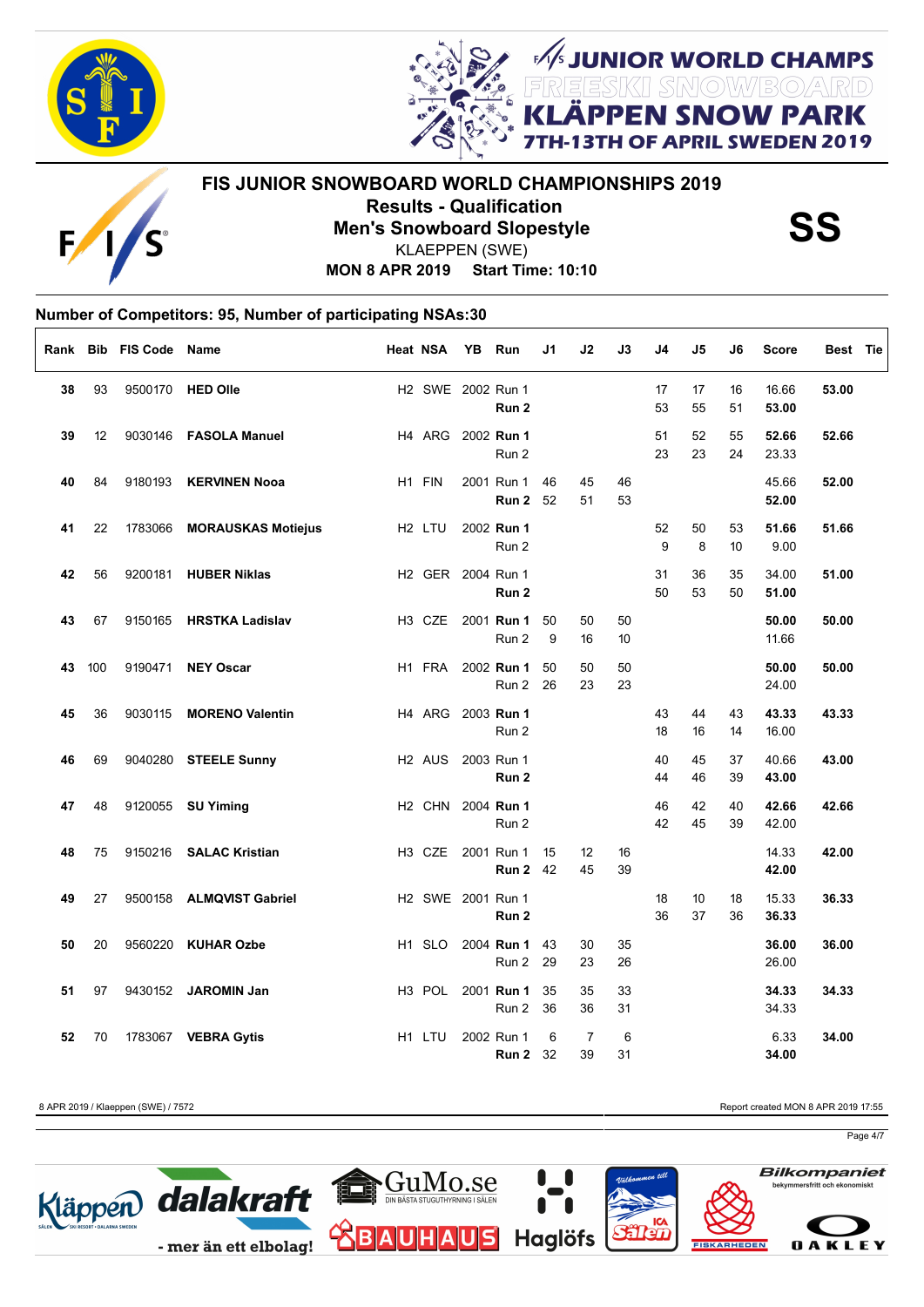



**I SNOW PARK** OF APRIL SWEDEN 2019 **FIS JUNIOR SNOWBOARD WORLD CHAMPIONSHIPS 2019**

Г

**Results - Qualification<br>Men's Snowboard Slopestyle SS**<br>KLAEPPEN (SWE) KLAEPPEN (SWE)

**JUNIOR WORLD CHAMPS<br>EESKII SMOW/BO/ARD<br># DDLLL ALLOULL DADIE** 

**MON 8 APR 2019 Start Time: 10:10**

### **Number of Competitors: 95, Number of participating NSAs:30**

|    |     | Rank Bib FIS Code Name |                                 | <b>Heat NSA</b>                | YB Run |                                      | J1                 | J2                   | J3                   | J4       | J5                   | J6                   | <b>Score</b>   | Best Tie |  |
|----|-----|------------------------|---------------------------------|--------------------------------|--------|--------------------------------------|--------------------|----------------------|----------------------|----------|----------------------|----------------------|----------------|----------|--|
| 53 | 37  |                        | 9380038 BRCIC Dante             |                                |        | H1 CRO 2004 Run 1<br>Run 2           | 33<br>$\mathbf{1}$ | 33<br>2              | 35<br>$\overline{2}$ |          |                      |                      | 33.66<br>1.66  | 33.66    |  |
| 53 | 40  |                        | 9300971 OGIWARA Hiroto          | H4 JPN                         |        | 2005 Run 1<br>Run 2                  |                    |                      |                      | 36<br>27 | 35<br>28             | 30<br>17             | 33.66<br>24.00 | 33.66    |  |
| 55 | 29  | 9030084                | <b>MENDOLIA Facundo Catriel</b> | H1 ARG                         |        | 2001 Run 1<br>Run 2                  | 15<br>36           | 13<br>31             | 16<br>33             |          |                      |                      | 14.66<br>33.33 | 33.33    |  |
| 56 | 91  | 9420168                | <b>SKJOMMING Kristian</b>       | H3 NOR 2001 Run 1              |        | Run 2                                | 7<br>34            | $\overline{7}$<br>29 | 6<br>35              |          |                      |                      | 6.66<br>32.66  | 32.66    |  |
| 57 | 52  |                        | 9250017 ARASON Birkir Thor      | H <sub>1</sub> ISL             |        | 2003 Run 1<br><b>Run 2 31</b>        | 13                 | 11<br>32             | 15<br>34             |          |                      |                      | 13.00<br>32.33 | 32.33    |  |
| 57 | 105 | 9220081                | <b>SMITH Ethan</b>              | H4 GBR 2003 Run 1              |        | Run 2                                |                    |                      |                      | 30<br>17 | 32<br>16             | 35<br>18             | 32.33<br>17.00 | 32.33    |  |
| 59 | 50  |                        | 1124984 <b>WANG Liwen</b>       | H <sub>3</sub> CHN             |        | 2004 <b>Run 1</b><br>Run 2           | 33<br>22           | 32<br>13             | 30<br>15             |          |                      |                      | 31.66<br>16.66 | 31.66    |  |
| 60 | 14  |                        | 9300804 KIMATA Ryoma            | H <sub>3</sub> JPN             |        | 2002 Run 1<br>Run 2                  | 8<br>30            | 9<br>33              | 11<br>31             |          |                      |                      | 9.33<br>31.33  | 31.33    |  |
| 61 | 41  |                        | 9250015 ARNASON Tomas Orri      | H <sub>3</sub> ISL             |        | 2001 Run 1<br>Run 2                  | 32<br>9            | 30<br>16             | 29<br>19             |          |                      |                      | 30.33<br>14.66 | 30.33    |  |
| 62 | 23  | 9410049                | <b>DAVERN Mitchell</b>          | H <sub>1</sub> N <sub>ZL</sub> |        | 2002 Run 1<br>Run 2 14               | 29                 | 28<br>17             | 30<br>17             |          |                      |                      | 29.00<br>16.00 | 29.00    |  |
| 63 | 51  |                        | 9040292 ROBERTSON-HAHN Joshua   | H <sub>2</sub> AUS             |        | 2005 Run 1<br>Run 2                  |                    |                      |                      | 3<br>28  | $\overline{2}$<br>32 | $\overline{2}$<br>25 | 2.33<br>28.33  | 28.33    |  |
| 64 | 73  |                        | 9420163 TAKLO Johannes          | H4 NOR 2002 Run 1              |        | Run 2                                |                    |                      |                      | 14<br>29 | 15<br>30             | 8<br>24              | 12.33<br>27.66 | 27.66    |  |
| 65 | 62  |                        | 9150266 HRONES Jakub            | H4 CZE 2004 Run 1              |        | Run 2                                |                    |                      |                      | 2<br>27  | 2<br>27              | 2<br>26              | 2.00<br>26.66  | 26.66    |  |
| 66 | 10  |                        | 9200129 GUETL Leon              |                                |        | H3 GER 2001 Run 1<br><b>Run 2 26</b> | 27                 | 25<br>27             | 25<br>26             |          |                      |                      | 25.66<br>26.33 | 26.33    |  |
| 67 | 17  | 9500160                | <b>MATHISEN William</b>         | H4 SWE 2003 Run 1              |        | Run 2                                |                    |                      |                      | 26<br>21 | 28<br>22             | 23<br>22             | 25.66<br>21.66 | 25.66    |  |

Kläppen dalakraft

- mer än ett elbolag!

8 APR 2019 / Klaeppen (SWE) / 7572 **Report created MON 8 APR 2019 17:55** 

Page 5/7

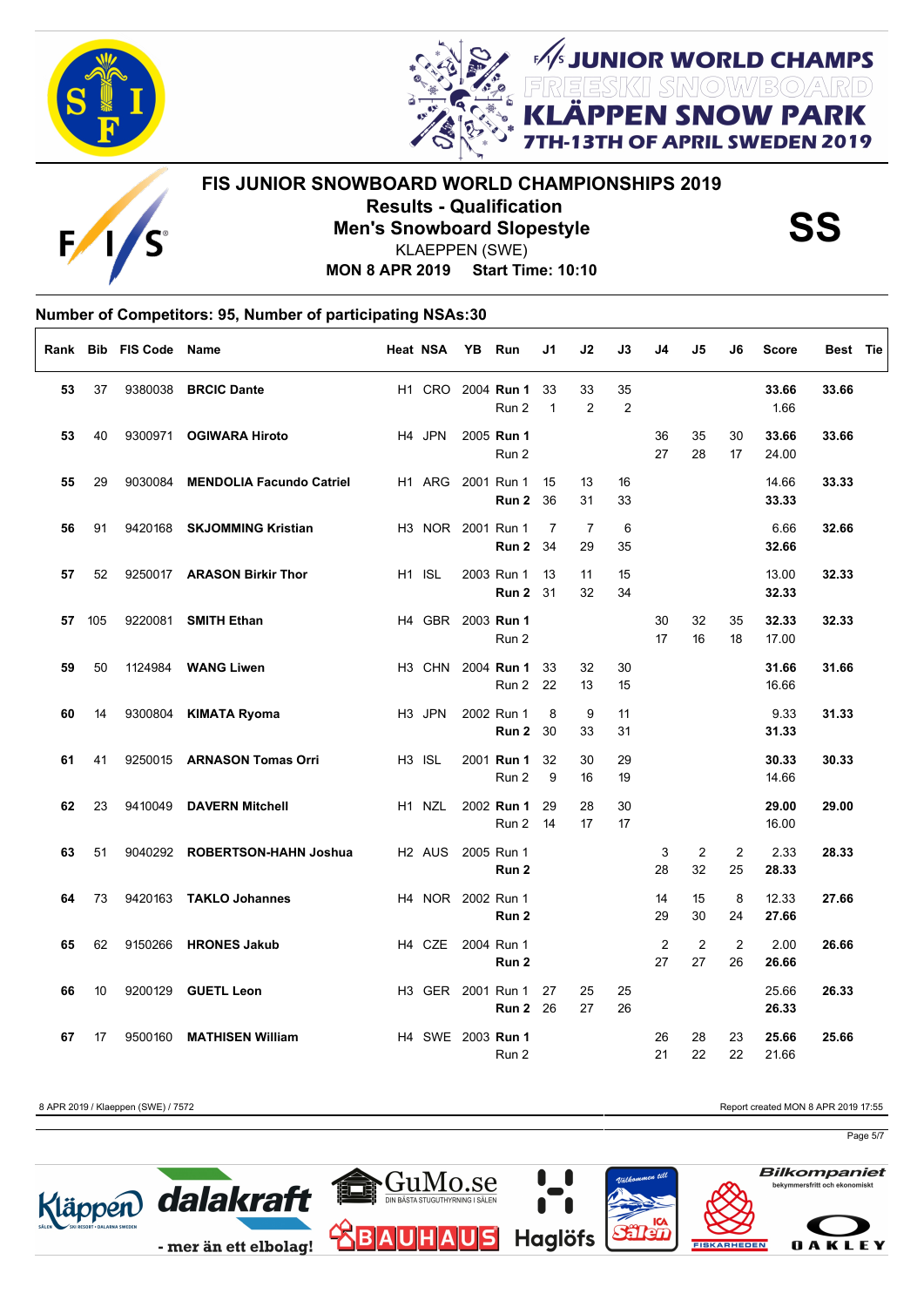

Г



**FIS JUNIOR SNOWBOARD WORLD CHAMPIONSHIPS 2019 Results - Qualification<br>Men's Snowboard Slopestyle SS**<br>KLAEPPEN (SWE) KLAEPPEN (SWE)

FUNIOR WORLD CHAMPS

**I SNOW PARK** 

OF APRIL SWEDEN 2019

**MON 8 APR 2019 Start Time: 10:10**

## **Number of Competitors: 95, Number of participating NSAs:30**

|    |     | Rank Bib FIS Code Name |                               | <b>Heat NSA</b>    | YB. | Run                           | J1       | J2       | J3       | J4                   | J5                   | J6                   | <b>Score</b>        | Best Tie |
|----|-----|------------------------|-------------------------------|--------------------|-----|-------------------------------|----------|----------|----------|----------------------|----------------------|----------------------|---------------------|----------|
| 68 | 63  |                        | 9420164 KIRKHUS Oyvind        |                    |     | H4 NOR 2002 Run 1<br>Run 2    |          |          |          | 24<br>13             | 25<br>10             | 25<br>14             | 24.66<br>12.33      | 24.66    |
| 69 | 103 |                        | 9190453 VENDEROTTE Tom        | H4 FRA             |     | 2001 Run 1<br>Run 2           |          |          |          | 28<br>12             | 21<br>12             | 21<br>14             | 23.33<br>12.66      | 23.33    |
| 70 | 28  | 9101044                | <b>KOVEN Sam</b>              | H <sub>2</sub> CAN |     | 2001 Run 1<br>Run 2           |          |          |          | 24<br>22             | 25<br>22             | 20<br>14             | 23.00<br>19.33      | 23.00    |
| 70 | 81  |                        | 9390015 MILPAK Silver         | H <sub>3</sub> EST |     | 2001 Run 1<br>Run 2           | 24<br>13 | 23<br>14 | 22<br>15 |                      |                      |                      | 23.00<br>14.00      | 23.00    |
| 72 | 24  |                        | 9030109 VERA Dante            | H1 ARG             |     | 2002 Run 1<br><b>Run 2</b> 22 |          | 21       | 20       |                      |                      |                      | <b>DNS</b><br>21.00 | 21.00    |
| 72 | 72  |                        | 9180192 PARTANEN Aatu         | H4 FIN             |     | 2002 Run 1<br>Run 2           |          |          |          | 20<br>14             | 24<br>13             | 19<br>15             | 21.00<br>14.00      | 21.00    |
| 74 | 19  | 9101116                | <b>FINESTONE Finn</b>         | H <sub>3</sub> CAN |     | 2003 Run 1<br>Run 2           | 23<br>11 | 20<br>11 | 18<br>12 |                      |                      |                      | 20.33<br>11.33      | 20.33    |
| 74 | 30  | 9110018                | <b>BANADOS Vicente</b>        | H1 CHI             |     | 2001 Run 1<br>Run 2           | 20<br>3  | 20<br>3  | 21<br>3  |                      |                      |                      | 20.33<br>3.00       | 20.33    |
| 76 | 33  | 9531353                | <b>MCDERMOTT Eli</b>          | H3 USA             |     | 2002 Run 1<br>Run 2           | 20<br>21 | 15<br>19 | 15<br>20 |                      |                      |                      | 16.66<br>20.00      | 20.00    |
| 77 | 71  |                        | 9490234 RODRIGUEZ Lukas       | H <sub>1</sub> ESP |     | 2003 Run 1<br><b>Run 2</b> 22 | 3        | 5<br>19  | 4<br>18  |                      |                      |                      | 4.00<br>19.66       | 19.66    |
| 78 | 54  | 9250014                | <b>FINNSSON Kolbeinn Thor</b> | H <sub>3</sub> ISL |     | 2003 Run 1<br>Run 2           | 12<br>19 | 12<br>18 | 13<br>19 |                      |                      |                      | 12.33<br>18.66      | 18.66    |
| 78 | 99  |                        | 9190448 LAROCHAIX Noe         | H1 FRA             |     | 2001 Run 1<br><b>Run 2 19</b> | 10       | 10<br>18 | 14<br>19 |                      |                      |                      | 11.33<br>18.66      | 18.66    |
| 80 | 42  |                        | 9300916 OGASAWARA Senan       | H <sub>2</sub> JPN |     | 2004 Run 1<br>Run 2           |          |          |          | 8<br>19              | 6<br>18              | 5<br>18              | 6.33<br>18.33       | 18.33    |
| 81 | 79  |                        | 9390018 MALSUB Oliver         | H4 EST             |     | 2003 Run 1<br>Run 2           |          |          |          | 19<br>$\overline{7}$ | 17<br>9              | 17<br>9              | 17.66<br>8.33       | 17.66    |
| 81 | 92  | 9040299                | <b>CHEN Maxson</b>            | H <sub>2</sub> AUS |     | 2005 Run 1<br>Run 2           |          |          |          | 16<br>2              | 18<br>$\overline{2}$ | 19<br>$\overline{2}$ | 17.66<br>2.00       | 17.66    |

Kläppen dalakraft

- mer än ett elbolag!

8 APR 2019 / Klaeppen (SWE) / 7572 **Report created MON 8 APR 2019 17:55** 

Page 6/7